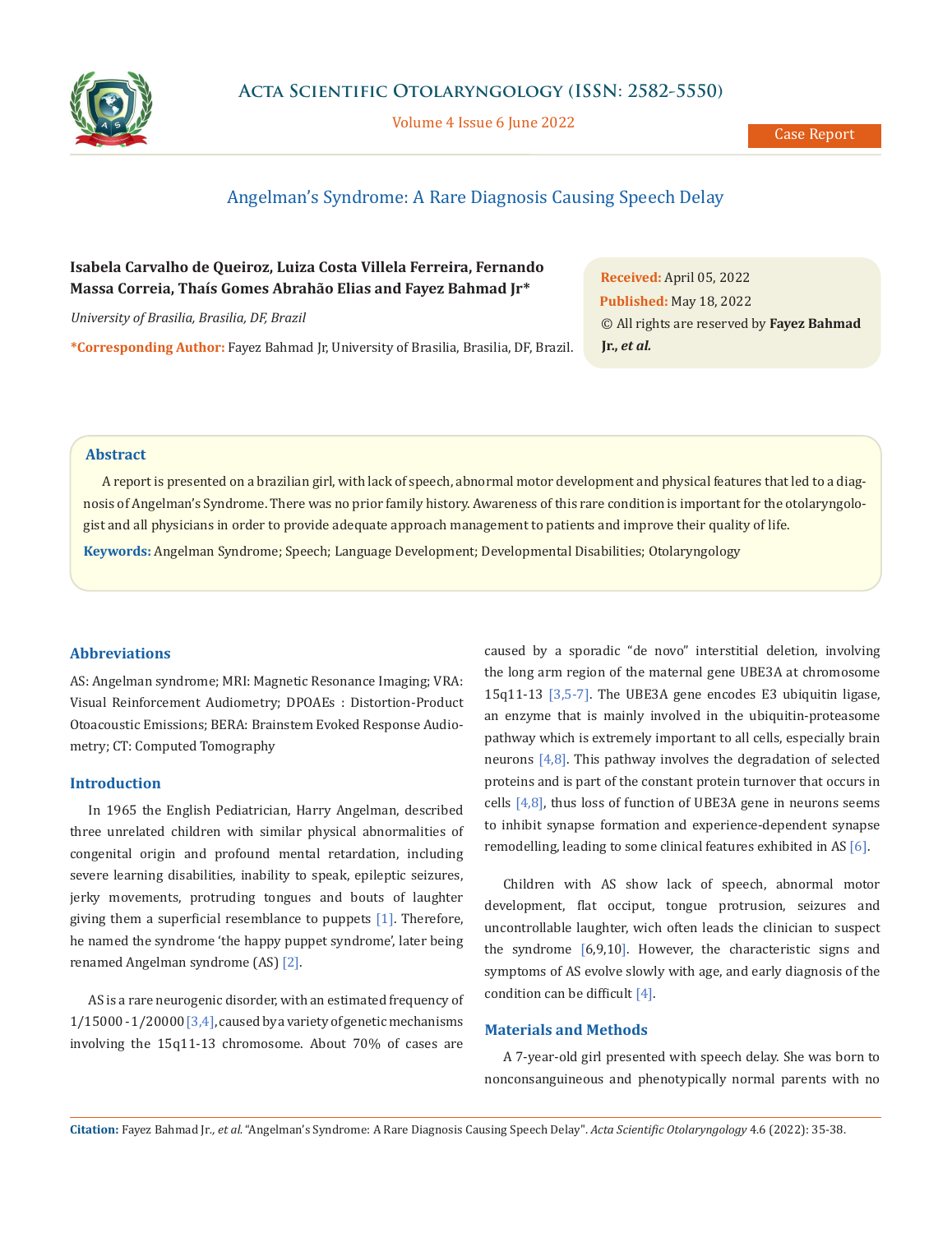prior family history of mental retardation. The female child was born in 08/17/2013 by a vaginal delivery with normal APGAR score, at 39 weeks of pregnancy; she was a good feeder, and her weight gain was normal.

The patient had a typical face with prognathism, with prominent chin, wide mouth, with thin upper lip, widely spaced teeth, fair hair, light-blue irides with strabismus (Figure 1), and also she had a ataxia-like incoordination, happy demeanor with inappropriate and excessive laughter. No speech development was seen.



**Figure 1:** Fenotype of Angelman syndrome.

Developmental delay was suspected by the pediatrician at three months of age, and the child was referred to neuropediatrician for evaluation, as well as to early stimulation with physiotherapy and occupational therapy. Although the patient had strabismus, visual assessment demonstrated normal vision acuity. Tonic-clonic seizures began at 1 year-old, controlled with use of Levetiracetan. Eletroencefalography showed a epileptogenic activity on both temporal regions associated with a diffuse disturbance of brain electrical activity, and Magnetic Resonance Imaging (MRI) demonstrated asymmetric enlargement of the lateral ventricles, with no other additional findings.

The first audiological evaluation was performed at 11 days, with transient evoked otoacoustic emissions for neonatal hearing screening, and showed no abnormalities.

Because of the complaint of delayed speech, we performed a complete assessment of her hearing. Visual Reinforcement Audiometry (VRA) in free field suggested a normal hearing in the best ear (Figure 2), as well as Distortion-Product Otoacoustic Emissions (DPOAEs) and Brainstem Evoked Response Audiometry (BERA) were normal (Figures 3 and 4).



**Figure 2:** Visual Reinforcement Audiometry (VRA) in free field.



**Figure 3:** Distortion Product Evoked Otoacoustic Emissions (DPOAE).





**Citation:** Fayez Bahmad Jr*., et al.* "Angelman's Syndrome: A Rare Diagnosis Causing Speech Delay". *Acta Scientific Otolaryngology* 4.6 (2022): 35-38.

36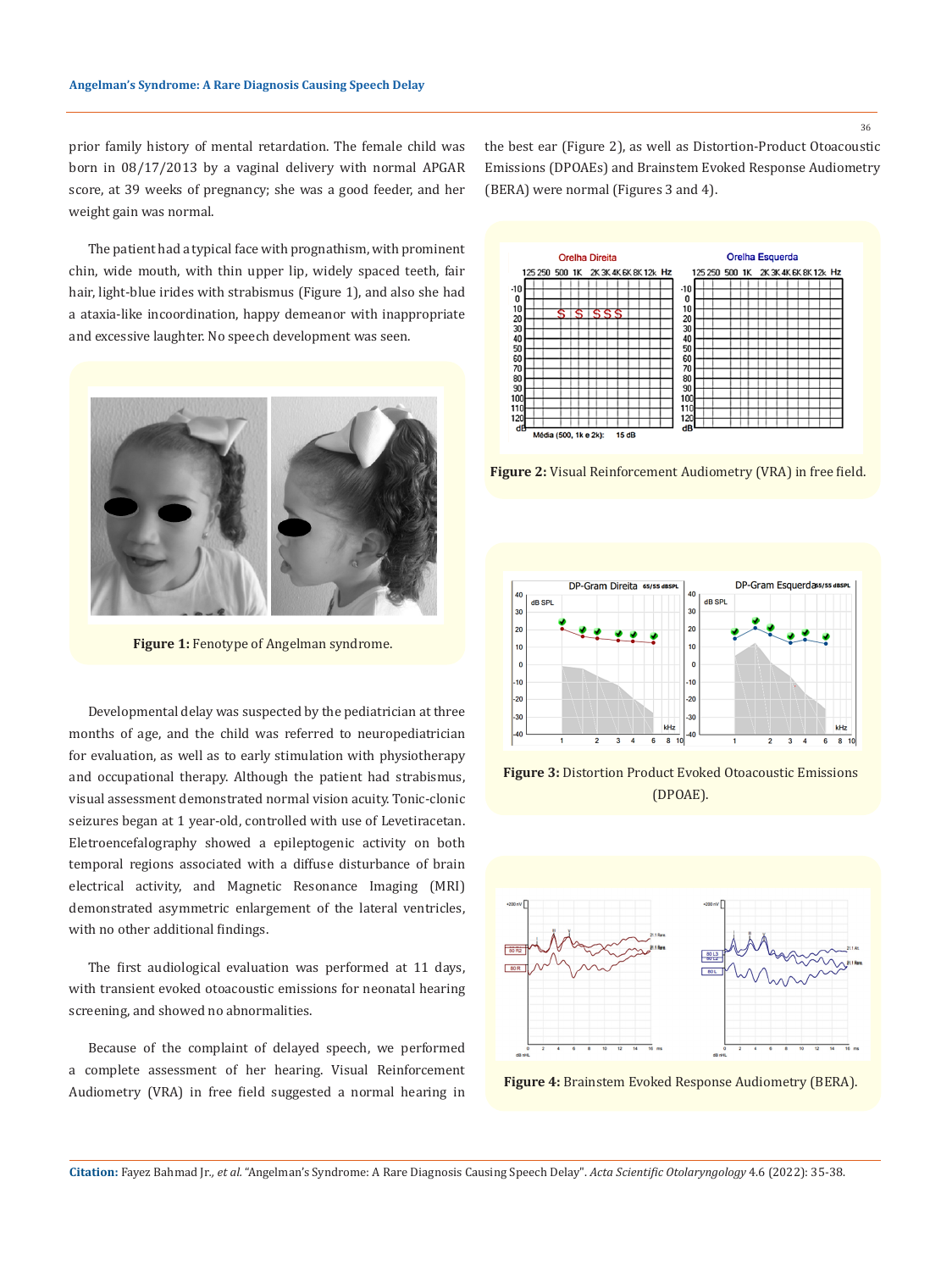### **Discussion**

AS is a rare neurodevelopmental disorder caused by a mutation or deletion of the maternally inherited UBE3A allele [11], and may present with severe learning difficulties, ataxia, seizures, subtle dysmorphic facial features, and a happy, sociable disposition [12]. In our reported case, developmental delayed was identified by pediatrician at the age of 3 months, and the child was promptly referred to multi-disciplinary investigation and therapy. Most children with Angelman syndrome are not able to achieve ambulation until three years of age, and some never walk and remain wheelchair-bound [8]. Our patient, however, developed deambulation by 3 years of age, despite jerky movements, as expected in this condition.

Hearing losses are not common in AS, and we found only three case reports describing patients with mild to profound hearing losses [13-15], one of them with frequent ear infections [17], and in one patient tomograms of the middle ears showed mildly decreased size of the right semicircular canals [13]. In our case there were no abnormalities in hearing evaluation until the age of 7 years, nor there were any Computed Tomography (CT) findings.

The management of this condition is mainly symptomatic and involves mutidisciplinary therapies, appropriate for the physical and neurological problems encountered in this condition [12]. As patients have general developmental delay, it is important the organization of an early, individualized, and active intervention program, right after diagnosis, wich includes physiotherapy, occupational therapy, speech and language therapy. Patient must be referred to an ophthalmologist if strabismus is suspected [8].

Epilepsy is present in 85% of patients within the first three years of life [3], with its onset varying from 1 month to 20 years [16]. Seizures are often severe and hard to control, typically most severe in early childhood but may recur in adulthood [16]. Efficacy has been reported for valproate, clonazepam, topiramate, lamotrigine and levetiracetam  $[6]$ . The most effective drugs are sodium valproate, clonazepam, and phenobarbital [3], while drugs such as carbamazepine and vigabatrin are ineffective and may cause worsening of seizures  $[8]$ . In the present case, seizures began at 1 year-old with an adequate control after use of Levetiracetan. There are reports that ketogenic diet is helpful in some children with untreatable epilepsy, as it causes a switch in brain metabolic pathways: it bypasses all malfunctioning glycolytic pathways of metabolism by supplying fat as an alternative source of energy [17-19].

There is still no curative treatment, however some novel gene-based therapies are in the development pipeline. For instance, topoisomerase inhibitors and antisense oligonucleotides are being developed to directly inhibit *UBE3A-ATS*, as well as artificial transcription factors are being developed to "super activate" *UBE3A* or inhibit *UBE3A-ATS* [18,19]*.* Recently, Wolter., *et al*. [11] designed 260 *Staphylococcus pyogenes* Cas9 guide RNAs that target putative regulatory regions and genes in or near *UBE3A-ATS*, which is a long non-coding RNA that silences the paternally inherited *UBE3A* allele in neurons. They found that Cas9 targeted to Snord115 genes (small nucleolar RNAs that are clustered in the 3' region of *UBE3A-ATS*), when packaged into an adeno-associated virus and administered to a mouse model of AS during the embryonic and early postnatal stages, can unsilence paternal *UBE3A*, restoring its function throughout life, providing a path towards a disease-modifying treatment for this syndrome.

## **Conclusion**

As Angelman Syndrome is characterized by developmental delay, including speech impairment, it is essential that all physicians have a high degree of suspicion for this condition, noting its clinical presentation and assessing patients's hearing development, in an environment of multidiscipline approach, with consequent improvement in their quality of life.

#### **Conflict of Interest**

None.

### **Bibliography**

- 1. [Angelman Harry. "'Puppet' Children A Report on Three Cases".](https://onlinelibrary.wiley.com/doi/abs/10.1111/j.1469-8749.1965.tb07844.x) *[Developmental Medicine and Child Neurology](https://onlinelibrary.wiley.com/doi/abs/10.1111/j.1469-8749.1965.tb07844.x)* 7 (1965): 681- [688.](https://onlinelibrary.wiley.com/doi/abs/10.1111/j.1469-8749.1965.tb07844.x)
- 2. Ashrafzadeh, Farah., *et al*[. "Angelman Syndrome: A Case Re](https://pubmed.ncbi.nlm.nih.gov/27247589/)port". *[Iranian Journal of Child Neurology](https://pubmed.ncbi.nlm.nih.gov/27247589/)* 10.2 (2016): 86-89.
- 3. Fiumara Agata., *et al*[. "Epilepsy in patients with Angelman](https://ijponline.biomedcentral.com/articles/10.1186/1824-7288-36-31) syndrome". *[Italian Journal of Pediatrics](https://ijponline.biomedcentral.com/articles/10.1186/1824-7288-36-31)* 36 31 (2010).
- 4. Bonello Daniela., *et al*[. "Angelman Syndrome: Identification](https://pubmed.ncbi.nlm.nih.gov/28494826/) and Management". *[Neonatal Network: NN](https://pubmed.ncbi.nlm.nih.gov/28494826/)* 36.3 (2017): 142- [151.](https://pubmed.ncbi.nlm.nih.gov/28494826/)